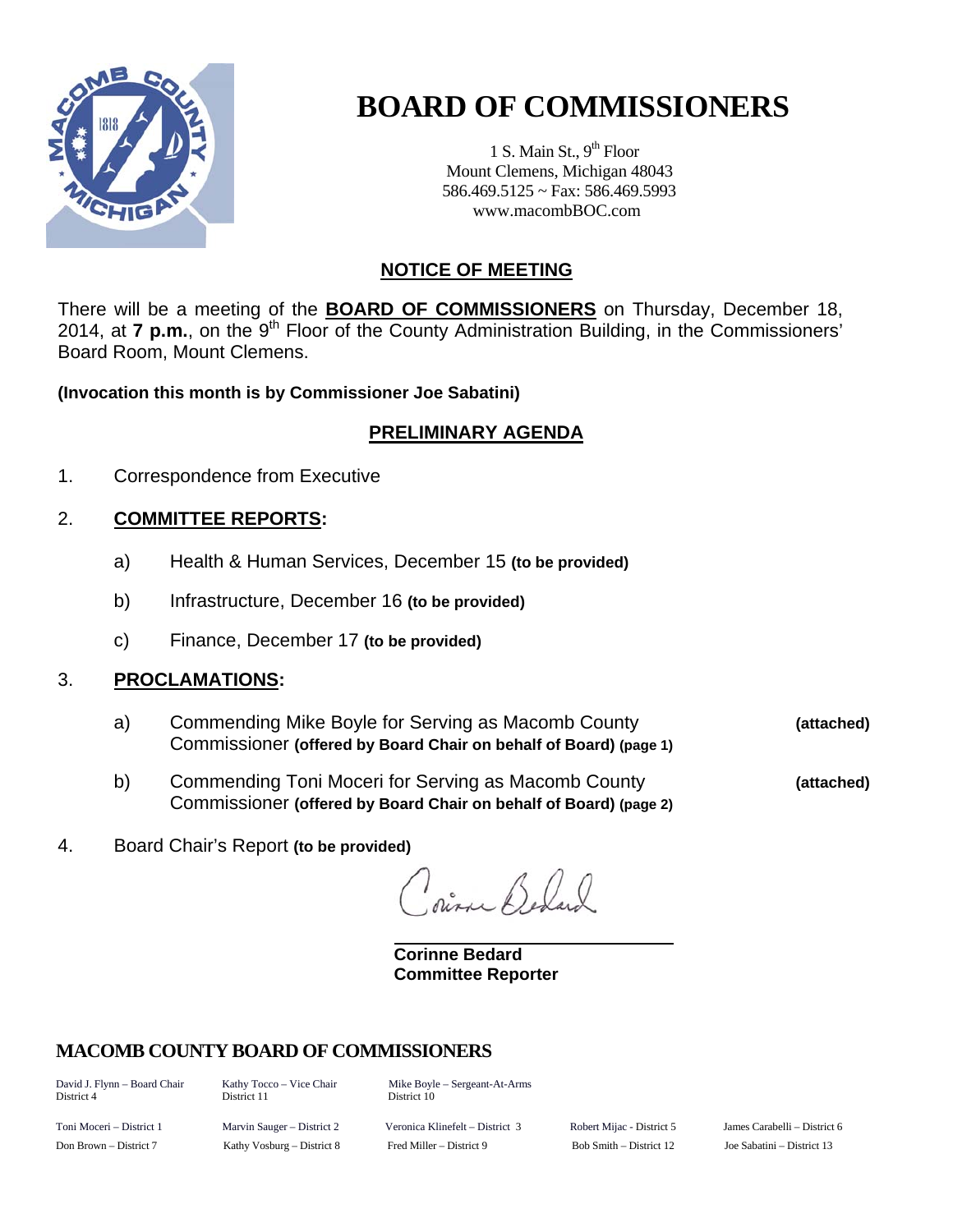#### Proclamation Number 30

#### Official Proclamation of the Board of Commissioners Macomb County, Michigan

#### **A Proclamation Commending Mike Boyle for Serving as Macomb County Commissioner**

Board Chair Dave Flynn, On Behalf of the Board of Commissioners, Offers the Following Proclamation:

**Whereas,** the Macomb County Board of Commissioners would like to commend Mike Boyle for representing the residents of St. Clair Shores and Harrison Township as their commissioner from 2013to 2014; and

**Whereas**, Mike Boyle served two non-consecutive terms as a Macomb County Commissioner, during which he actively worked to maintain a balanced budget and protect the waterways of Macomb County. Additionally, he diligently advocated for veterans and their families and promoted transit issues throughout the region to help ensure all Macomb County residents had opportunities to travel to work and school.

**Whereas**, his commitment to being a public servant goes far beyond his time on the Board. He was a St. Clair Shores City Council member from 1997 to 2005 and served eight years on their Zoning Board of Appeals. Mike Boyle is, and has always been, an engaged member of the St. Clair Shores community and remains a champion for the city; and

**Whereas**, as a lifelong resident of St. Clair Shores it is no surprise one of Mike Boyle's passions is protecting the waterways he grew up along. He is a certified water safety instructor and a past charter commander of the St. Clair Shores Sail and Power Squadron.

**Whereas**, in addition to serving Macomb County as an elected official and a volunteer, Mike Boyle also served in the U.S. Air Force and is a current member of the VFW Bruce Post #1146; and

**Whereas**, Mike Boyle is not only a passionate public servant, but also a master mechanic employed by the Suburban Mobility Authority for Regional Transportation (SMART) and is a member of UAW Local 771. He also holds a real estate license and is a licensed master mechanic.

**Whereas,** his sincere dedication to acting in the best interest of the residents and employees of Macomb County is an attribute that did not go unnoticed.

**Now Therefore**, Be It Proclaimed By The Board Of Commissioners, Speaking For And On Behalf Of All County Residents As Follows:

**I** 

**That By These Presents**, the Macomb County Board of Commissioners hereby publicly commends, acknowledges and expresses gratitude to Mike Boyle for serving the residents of Macomb County as an engaged and dedicated member of the Macomb County Board of Commissioners. .

1

**II** 

**Be It Further Proclaimed** that a suitable copy of this Proclamation be presented to Mike Boyle in testimony of the high esteem in which it is held by the Macomb County Board of Commissioners.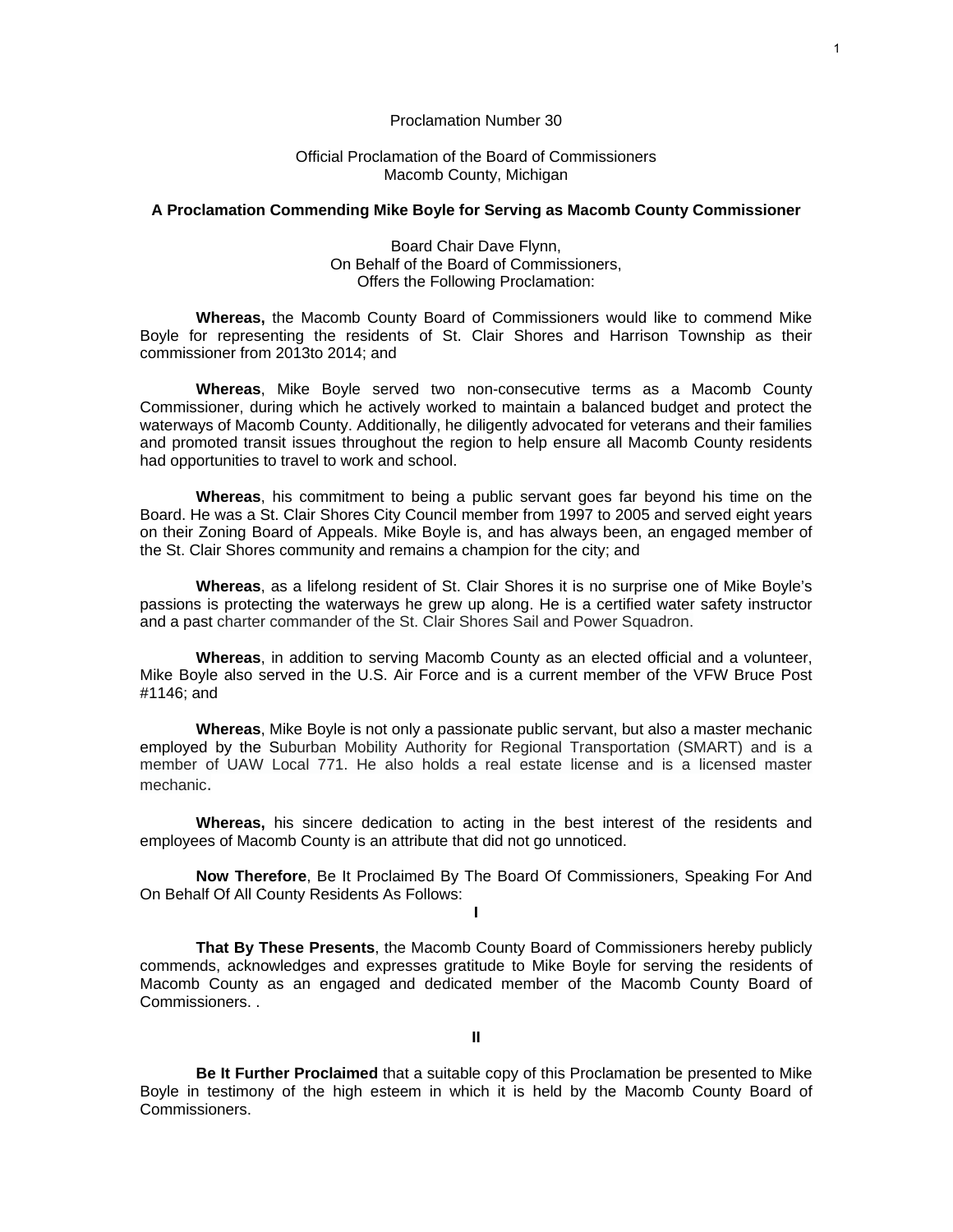#### Proclamation Number 31

#### Official Proclamation of the Board of Commissioners Macomb County, Michigan

#### **A Proclamation Commending Toni Moceri for Serving as Macomb County Commissioner**

Board Chair Dave Flynn, On Behalf of the Board of Commissioners, Offers the Following Proclamation:

**Whereas,** the Macomb County Board of Commissioners would like to commend Toni Moceri for representing the residents of Warren for six consecutive years as their Commissioner; and

**Whereas**, since being elected to the Board in 2009 Toni Moceri has served as Chair of the Health and Human Services Committee and Vice-Chair of the Audit Committee, Education and Training Committee and the Senior Services Committee. She has chaired the Energy Ad Hoc Committee, and has also been a member of Special Budget and Transition Ad Hoc committees.

**Whereas**, her dedication to serving the community goes beyond her roles as a Commissioner. She served on the board of directors for Area Agency on Aging 1-B and the Michigan Association of Counties (MAC). She was also an alternative delegate to both the Southeast Michigan Council of Governments (SEMCOG) and Regional Partners Advocating Transit Here (R-PATH), and a board member of the Michigan Suburbs Alliance. In addition, Moceri is a member the Lincoln High School Champions Council and the Macomb Food Collaborative; and

**Whereas**, promoting sustainable living practices focused around local sourcing is a lifestyle Toni Moceri not only practices, but has made an integral part of county government. She instituted the recognition of National Food Day to honor the county's local farmers markets, in addition to regularly spearheading initiatives through the Macomb Food Collaborative to ensure education is provided on the importance food access. In addition, she also passed an ordinance that gives Macomb County businesses an advantage in being selected as a county supplier or service provider.

**Whereas**, Toni Moceri goes above and beyond her roles as a public servant. She regularly volunteers her time to improve the lives of the region's most vulnerable populations by reading to preschool aged children, holding forums to highlight the challenges the increasing immigrant and refugee populations, and strengthening relationships with local universities and high schools to increase access to higher education and training opportunities.

**Whereas**, has ensured various accountability and performance-based standards have been engrained in the county's operations. For example, it was through her engagement of SEMCOG that a performance based budget review process was established.

**Whereas,** her ability to think outside the box, truly engage the residents of Macomb County, an enforce accountability standards will be sincerely missed.

**Now Therefore**, Be It Proclaimed By The Board Of Commissioners, Speaking For And On Behalf Of All County Residents As Follows: **I** 

**That By These Presents**, the Macomb County Board of Commissioners hereby publicly commends, acknowledges and expresses gratitude to Toni Moceri for serving the residents of